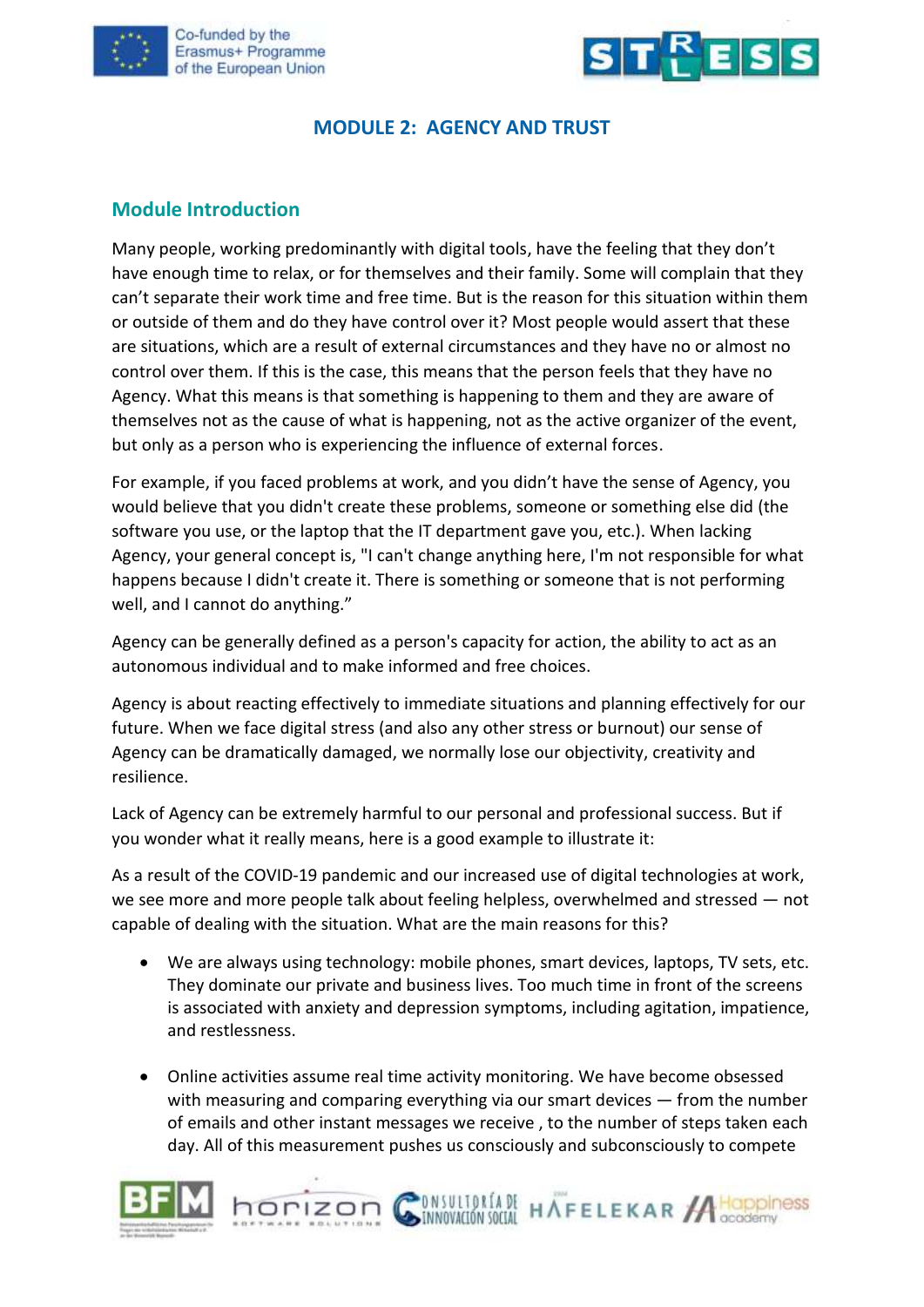



with others on whatever metric we think is important. Constantly comparing ourselves to others is truly harmful. When we focus on comparing our work to our colleagues' performance, we get distracted from the main point – to be productive and this leads to poor quality work.

- Due to multiple lockdowns and work from home office, in-person communication has been heavily decreased in our everyday lives, which causes loss of human connectedness. Increased isolation leads to elevated stress hormones and is correlated with anxiety and depression, both of which diminish Agency.
- We are spending more time at home or indoors, sitting in front of the computer or other big screens, which assumes less time spent in physical activities and in contact with nature. It affects our energy levels and inevitably influences our sense of personal Agency.

**And here comes the importance of Agency: our ability to feel that we are in command of our own lives. Quite often it involves our ability to maintain equanimity, focus, and size up the present situation in order to make good decisions.** If you think that you lack Agency – here is the good news: Agency is a human capacity that can be learned. While some people appear better at adapting to difficult situations and show more Agency than others, this is because they have learned to do so. Each of us may have greater Agency in some domains of our lives and work than others. The important thing for us is that there are specific and proven practices that can help us to develop Agency no matter what our baseline is.

So we can say that having strong sense of Agency means that we trust in ourselves and in our capabilities to deal with all type of circumstances, even challenging ones.

However, there is another important quality that is key to our performance at work and it is Trust. Building Trust in the workplace is at the core of every professional relationship. Trustworthiness is absolutely necessary in order to establish a network of people who will help you at work.

Trust is the belief that someone or something is reliable, good, honest, effective.<sup>1</sup>

People rely on each other in the workplace.

Trust is essential for face-to-face work and remote work. Without it, people are likely to be less motivated and less productive. In fact, employees of the high-trust companies report 74 percent less stress, exhibit 50 percent higher productivity, and experience 40 percent less burnout. (PWC Global CEO Survey 2016)

Further to it and not too surprisingly, digital Trust has become a huge topic during the pandemic.

<sup>1</sup> https://www.merriam-webster.com/dictionary/trust



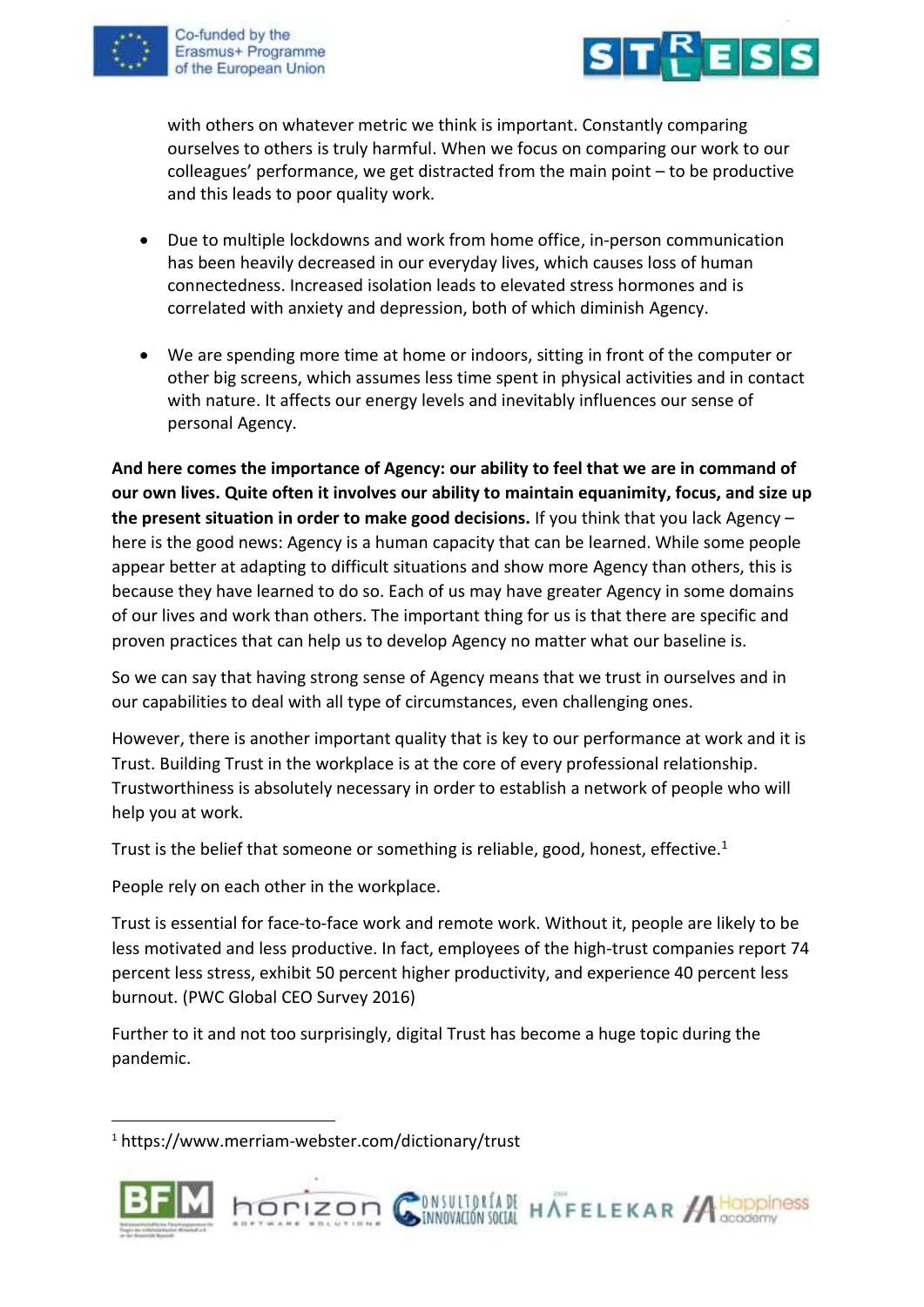



Digital Trust is the confidence users have in the ability of people, technology and processes to create a secure digital world. Digital Trust is given to companies who have shown their users they can provide safety, privacy, security, reliability, and data ethics with their online programs or devices.

Working in a digital environment makes some employees feel that there is invasion in their privacy.

In order to deal effectively with violation of the personal rights in digital environment, EU has built a legislation framework to fight the problem. The General Data Protection Regulation (GDPR) is the toughest privacy and security law in the world. Though it was drafted and passed by the European Union (EU), it imposes obligations onto organizations anywhere, so long as they target or collect data related to people in the EU.

GDPR Compliance means an organization that falls within the scope of the General Data Protection Regulation (GDPR) meets the requirements for properly handling personal data as defined in the law. GDPR places direct data processing obligations on employers at an EUwide level.

The right to privacy is part of the 1950 European Convention on Human Rights, which states, "Everyone has the right to respect for his private and family life, his home and his correspondence."

Under the GDPR, an employer can only process the personal data of employees under certain conditions. It aims to create more confidence and Trust in the employees that their rights in the digital environment are protected.

Try the activities we have created in this program in order to boost your sense of Agency and Trust in order to prevent digital stress and burnout at work.

You can listen to the material [here.](https://youtu.be/RIZa_1Gs6fQ)

## **Activity 1**

In order to be able to effectively manage stress, including the one provoked by digital work, we must have internal control. What does it mean? However good we organize and plan, there will always be surprises. Some things can't be predicted, because not everything and everyone depend on us. That is why we need to develop internal control, i.e. control over our thoughts and feelings. Important parts of developing internal control are:

• healthy lifestyle (see Module Healthy Workstyle in the Digital Workplace);

INVESTIGATE HAFFELEKAR ACODOMISS

- mindfulness practice (see Module Digital Self-Awareness or check in the Video section of the mobile app the practice called "Body Scan");
- learning emotion regulation techniques.

horizon G

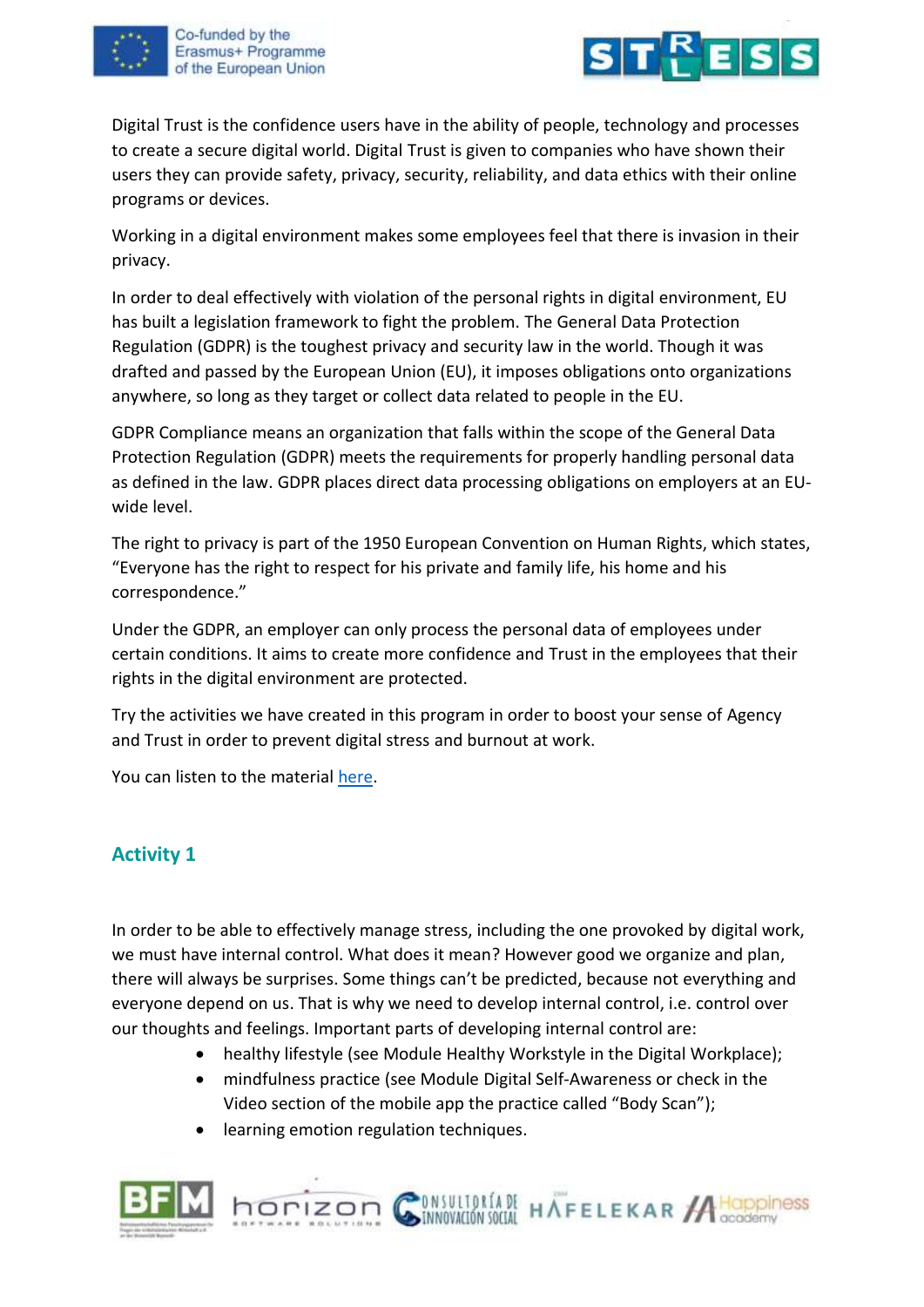



This activity is about learning to use an effective emotion regulation technique called "Cognitive Reappraisal". It helps us cope better in situations that create within us stress, anxiety, anger and other unhelpful emotions and feelings. "Cognitive Reappraisal" involves re-interpreting the negative situation so as to feel better about it. Say, you are feeling stressed out about an upcoming online meeting. In this situation, you could tell yourself that, far from feeling anxious, you should feel lucky that your work doesn't involve meaningless menial labour. Using this technique will also help you boost your sense of agency.

Try the "Cognitive Reappraisal" technique yourself by finding a way to re-interpret a difficult situation from your working day.

# **Activity 2**

Another emotion regulation technique is "Attention Deployment," which involves directing attention away from the things that trigger the negative feelings and towards things that trigger positive ones. Some ideas about attention deployment tactics:

- 1. Step away from what you're doing, which causes you stress. It doesn't need to be for a long time. Even 5 minutes of walking around, going to the balcony or talking to a family member or a friend (over the phone) might do the trick. Distancing yourself from the task you're working on is one of the fastest ways to bring stress levels down.
- 2. Change your place. For some time instead of working in your designated workspace you can go to work in the armchair in the living room. This will help you change the focus of your mind.
- 3. Move. Movement is a great antidote for stress. Even only 5 minutes of exercise can reduce your stress. This will also have a double benefit of preventing the negative effects of sitting all day in front of the monitor.

## **Activity 3**

Here we offer you a powerful practice which helps to reduce negative thoughts and feelings, and can improve your ability to relax. It is named "Mountain meditation", which was originally created by prof. Jon Kabat-Zinn, the founder of the Stress Reduction Clinic and the Center for Mindfulness in Medicine, Health Care, and Society at the University of Massachusetts Medical School.

The purpose of the mountain meditation is to help you feel more stable and confident when faced with stressful and challenging circumstances.

You may try it and use it in a challenging moment that you face in your digital working day.

[Here](https://youtu.be/bHmCSwMWb4o) is a guided Mountain meditation practice.

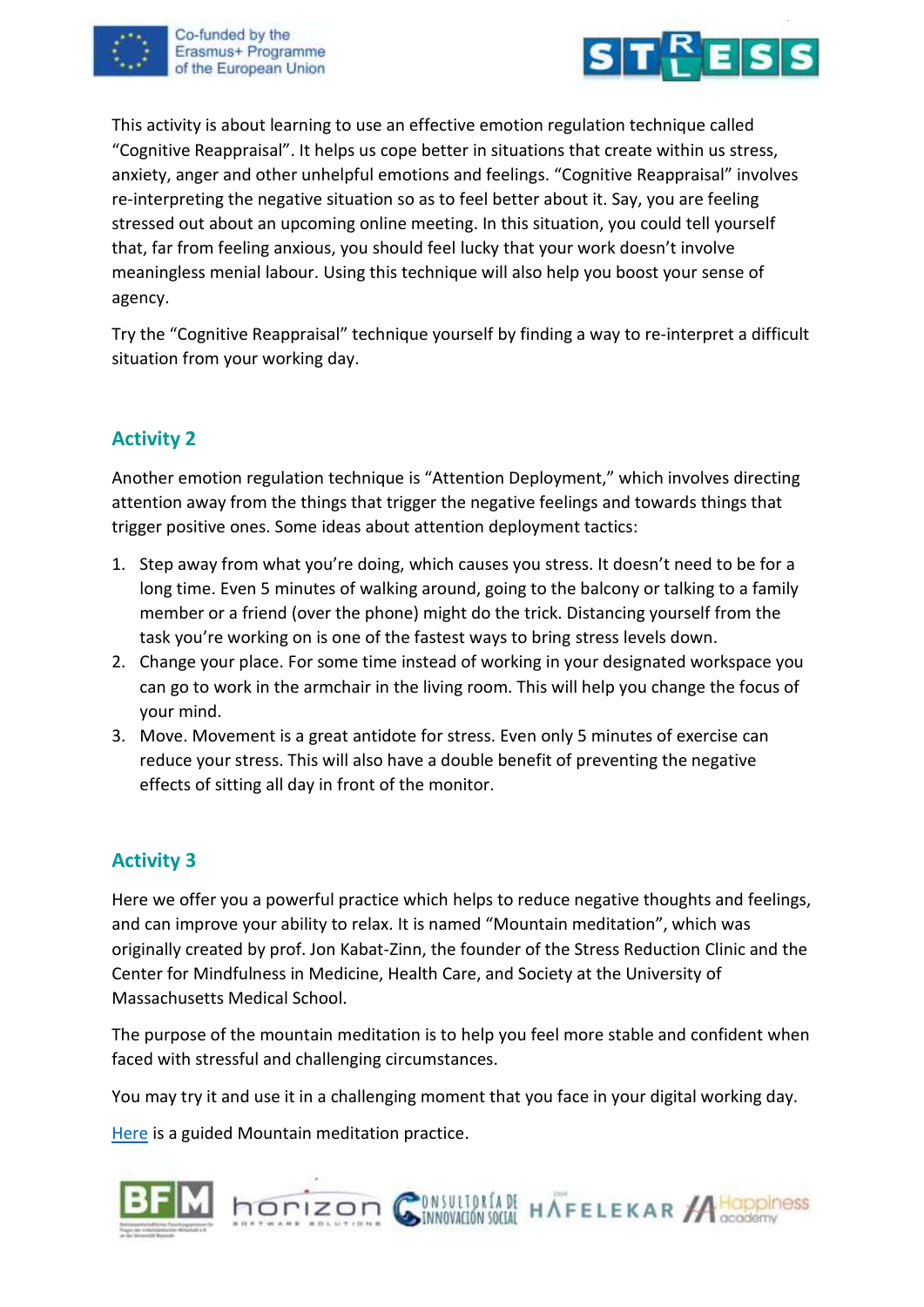



### **Activity 4**

People with high levels of agency are continually learning new things and expanding their capacity to learn. This requires nurturing your growth mindset.

What is a mindset? It is a set of assumptions, methods, beliefs and attitudes held by someone. The mindset is so powerful that it defines the way that a person thinks, acts, feels, and handles situations. There are two basic mindsets according to prof Carol Dweck from Stanford University- fixed and growth. A Fixed Mindset is where a person comes to believe that their abilities and talents are inherently fixed and cannot change. This person feels little or no control over outcomes. A Growth Mindset, on the other hand, enables a person to believe that their abilities and talents can be developed through dedication and hard work. In a Growth Mindset, a person feels control over the outcome of their efforts.

So, adopt a growth mindset today and make a decision to learn a new digital skill that might be helpful in your work (i.e. digital marketing, php programming, data analytics, etc.). You can start small – making a PowerPoint presentation, recording a podcast or creating and publishing a video on YouTube.

### **Activity 5**

It's impossible not to be affected by those around us—the emotions are contagious, and our brains tend to synch when we communicate with other people. This means that you have to surround yourself with friends, colleagues and communities, which encourage you to reach your full potential, nurture your talents, affirm your values.

Do you remember My Values activity from the Digital Self-Awareness Module? Think of your values that you outlined in that activity and make a list of minimum 3 of your colleagues that have the same values as yours (at least one value coincides with yours). These are the people that can elevate you. Stay close to them and when needed ask them for help or advice. Their support can help you improve your state of mind and physical health - two critical building blocks of agency.

### **Activity 6**

In order to build trust, you may focus on becoming a good listener. It works in both directions. People will trust you more if you listen to them carefully. But also, you will know whom to trust if you listen to them mindfully.

Here are some questions that will help you to find out whether you are a good listener. Please answer honestly and calculate how many "Yes" and how many "No" answers you have.

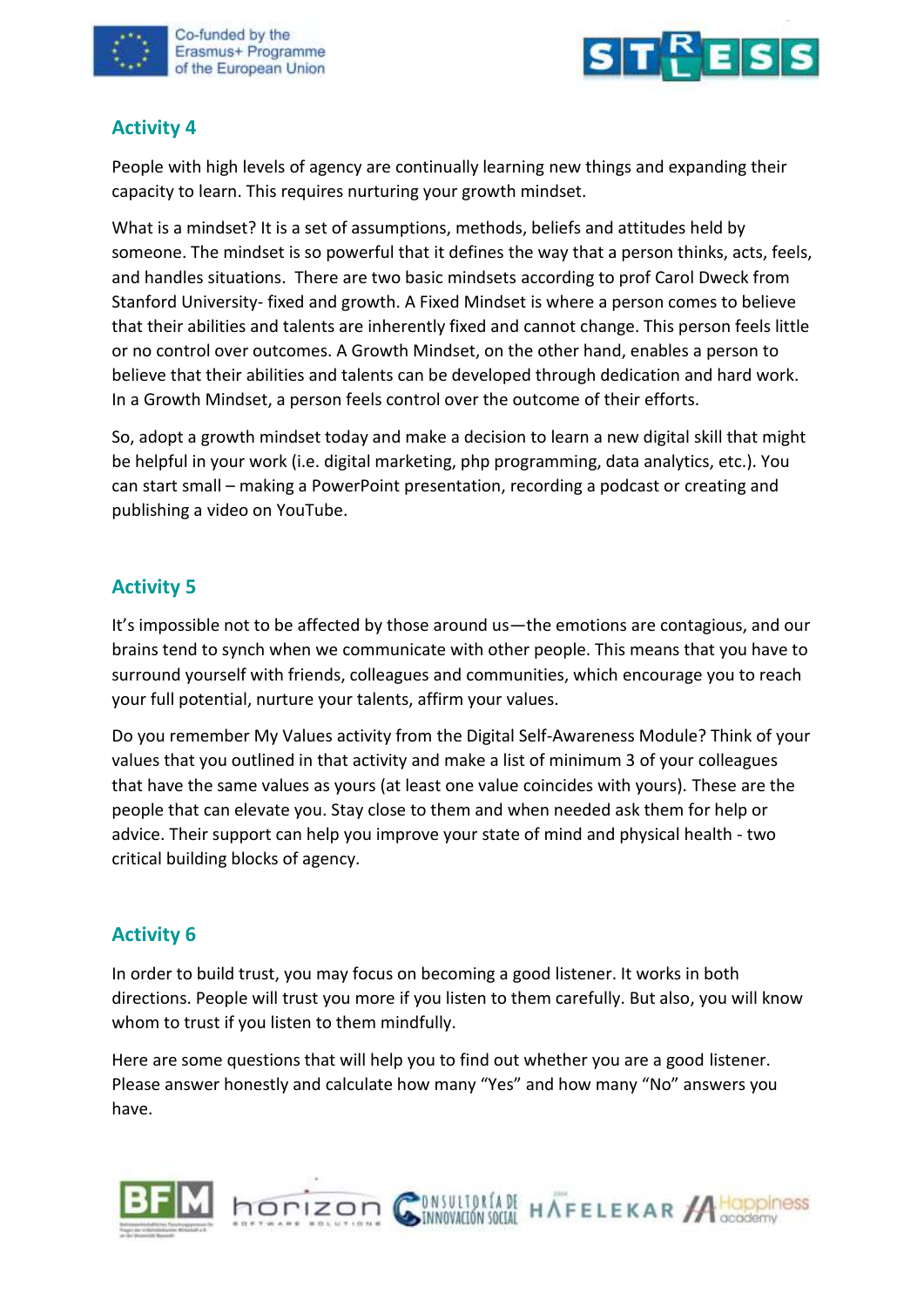



#### **TEST: ARE YOU A GOOD LISTENER**

You are doing it for yourself, so be honest. Don't try to trick the test, that is easy and will bring you nothing. You can download the test from here.

- 1. Are you 100% focused on the conversation that is going on?
- 2. Do you listen to and try to understand what everyone is saying?
- 3. Do you make eye contact?
- 4. Do you try to figure out the other peoples' feelings, in addition to the facts?
- 5. Do you try to figure out where their standpoint comes from, their interests?
- 6. Are you aware of the role, the appearance of a person plays in the way you communicate with them?
- 7. Are you aware of the other prejudices that shape the way you evaluate what you hear?
- 8. Do you refrain from interrupting the other person?
- 9. Do you refrain from stopping to listen when you hear something you disagree with?
- 10. In discussions, do you leave the last word to the other party?
- 11. Do you give signals to the other party in the conversation that you are listening (for example by nodding)?
- 12. Do you ask questions?

Go to the next activity to check your results.

### **Activity 7**

Results:

- If you answered Yes to more than 10 questions - you were not honest with yourself.  $\odot$ 

- If you got about 6 Yes answers - then you were probably being honest. And if you think about it a little more you will see that even when the answer is YES, this behaviour doesn't happen by itself, but only when you make an effort.

- If you have fewer than 6 Yes answers - then you are probably either too honest or too humble, but there is also the possibility that you wouldn't like communicating with yourself.

In conclusion – listen mindfully to others, which includes: staying at present, avoiding to make judgements and to plan how to answer while they are still talking.

Try to follow the above in all conversations you have today (or tomorrow) at work, and check whether you behave differently while talking face to face and online with your colleagues.

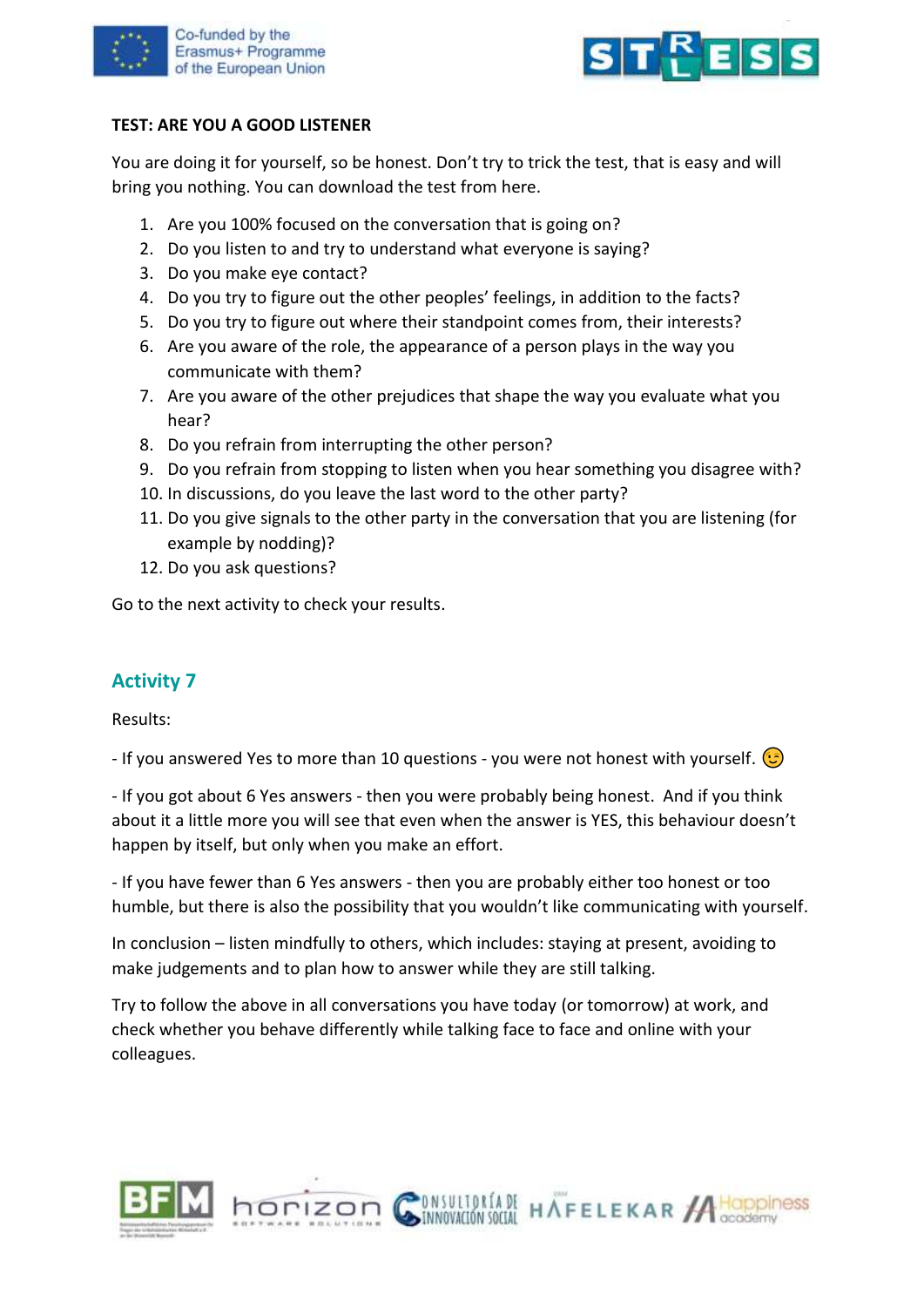



## **Activity 8**

Whatever the results of the test "ARE YOU A GOOD LISTENER" were, this was mainly about self-reflection. If you want to make sure that you listen carefully, here is how you can do it. Whenever you listen to someone saying something important, for example something, related to a task that you have to do, take the time to rephrase what you have heard with your own words and ask the other person if you have understood correctly. You can also do it when your interlocutor speaks of something important to them, even if not so very interesting for you. This will show the other person that you really care and their feedback will give you an idea if you actually manage to listen effectively.

## **Activity 9**

Read some detailed info about GDPR.

Once you become more familiar with this topic, based on the info above, answer the following questions:

- Does this information make you feel more protected at your digital workplace?
- Are you willing to be proactive and address any open issues and uncertainties with the company IT experts and / or company management?

### **Activity 10**

Having good connections is key to our well-being. In order to build strong positive connections at work, we can practice showing appreciation.

The means of digital communication are quick and easy to provide appreciation and gratitude at work in real time. You may show recognition by sending thank you messages or praise to people who deserve it.

Take it as a task for yourself to send to different people from your circle of colleagues, partners, clients at work, at least one "Thank you" message per day this week, connected to any work task or favour.

## **Activity 11**

Sakichi Toyoda, the Japanese industrialist, inventor, and founder of Toyota Industries, developed the 5 Whys technique in the 1930s. It became popular in the 1970s, and Toyota still uses it to solve problems today.

You can use 5 Whys for troubleshooting, quality improvement, and problem solving. It may not be suitable if you need to tackle a complex or critical problem, but it is really effective